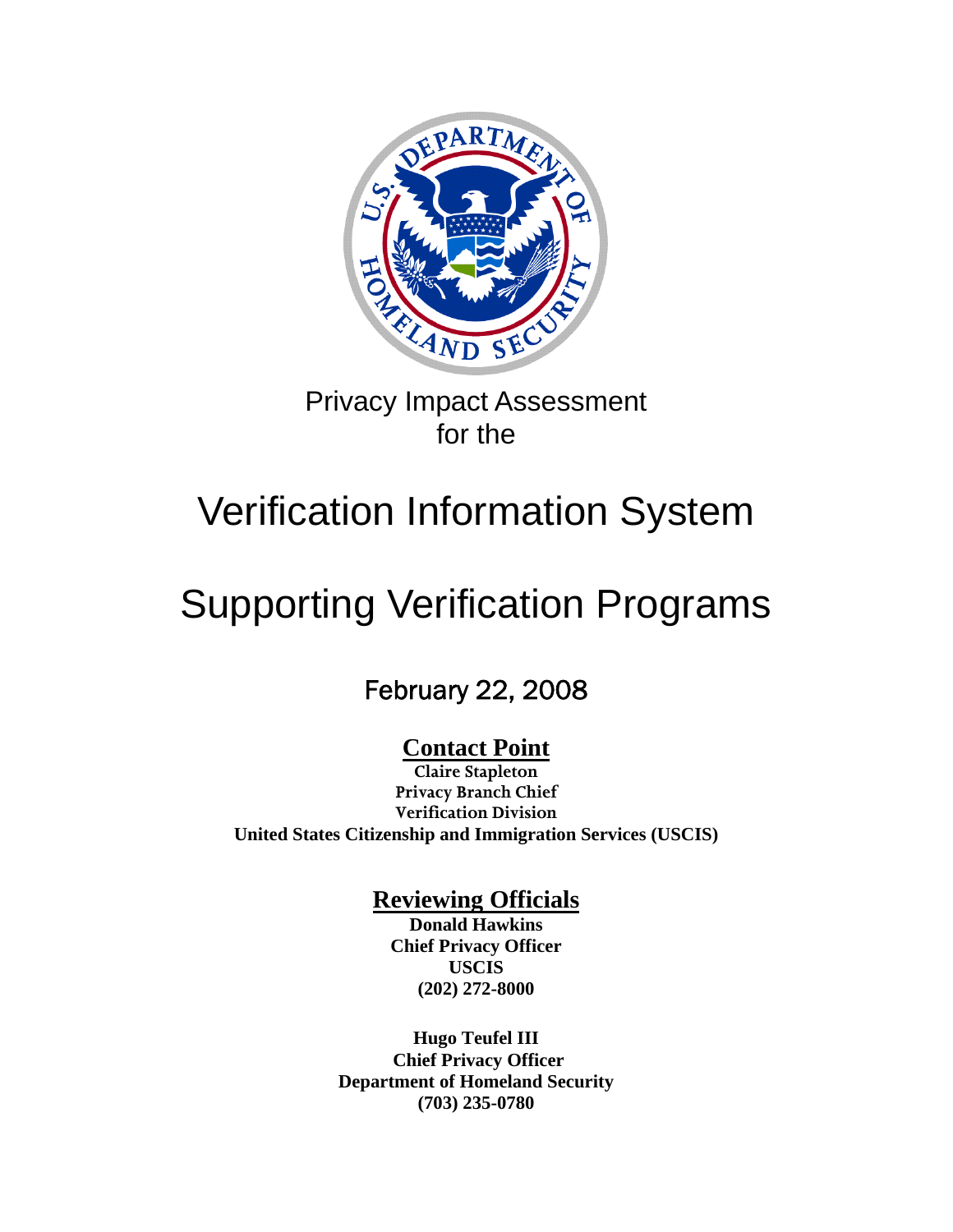

# **Abstract**

 The Verification Division of the U.S. Citizenship and Immigration Services (USCIS) operates the Verification Information System (VIS). VIS is a composite information system incorporating data from various Department of Homeland Security (DHS) databases. It is the underlying information technology that provides immigration status verification for 1) benefits determinations through the Systematic Alien Verification for Entitlements (SAVE) program for government benefits and 2) verification of employment authorization for newly hired employees through the E-Verify program. USCIS is conducting this Privacy Impact Assessment (PIA) to clarify previous VIS PIAs and to describe updates to VIS that will improve the ability of USCIS to verify citizenship and immigration status information to users of SAVE and E-Verify.

## **Introduction**

 The Verification Information System (VIS) is the technical infrastructure that enables USCIS to operate SAVE and E-Verify. VIS is a nationally accessible database of selected immigration status information containing more than 100 million records. Government agencies use SAVE information to help determine whether a non-citizen is eligible for any public benefit, license, or credential based on citizenship and immigration status. Private employers and government users use E-Verify information to determine whether a newly hired employee is authorized to work in the United States.

 VIS is being iteratively developed and deployed and as changes are made to the system a new PIA will be published to reflect these changes. The most recent PIA updates were published April 1, 2007 and September 5, 2007. These may be found on the DHS Privacy website, [www.dhs.gov/privacy.](http://www.dhs.gov/privacy)

 This PIA is being published to clarify previous PIAs and to describe updates to VIS that will improve the ability of USCIS to provide immigration status verification for government benefit determinations through the Systematic Alien Verification for Entitlements (SAVE) program and verification of employment authorization for all newly hired employees for private employer through the E-Verify program. Specifically, this PIA is published to: 1.) clarify that the data in the system covers both United States (U.S.) citizens and non-U.S. citizens, 2.) correct the PIA dated September 5, 2007 which incorrectly stated that data would be collected from the Arrival Departure Information System (ADIS), to state that data will be collected from the Real Time Arrival (RTA) portion of the Treasury Enforcement Communication Systems (TECS) (66 FR 52984), 3.) clarify the statements in the PIA dated September 5, 2007 that the VIS use of the Person Centric Query (PCQ) will correspond with the PCQ PIA for VIS, and 4.) note that the routine use for certain sharings for intelligence purposes that was included in previous VIS SORNs is removed.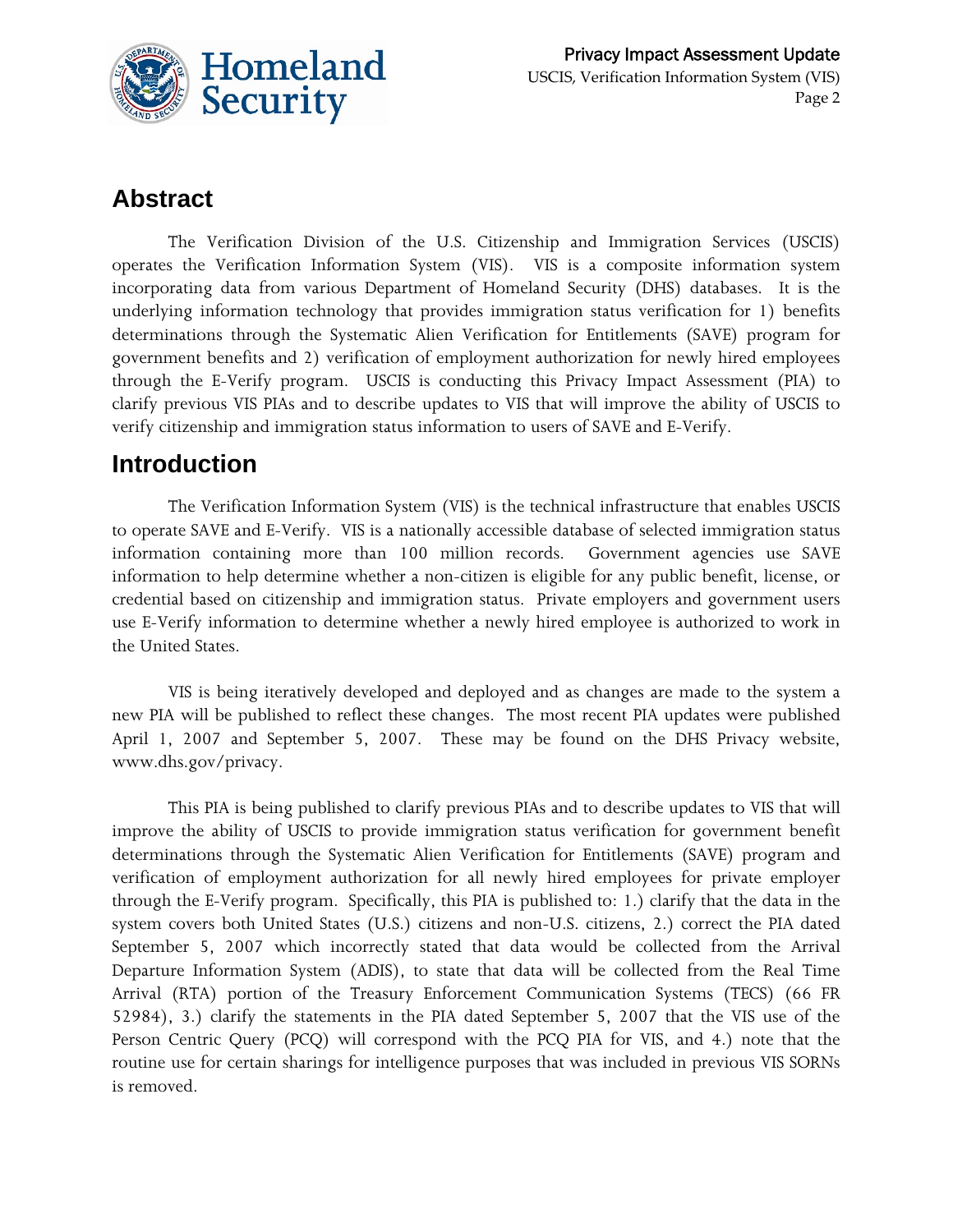

#### **Clarification on VIS Containing Data on United States Citizens**

 Previous PIAs stated that data in VIS included information on employees of companies that opted to participate in the Basic Pilot (now renamed E-Verify) Program. Section (b) of 8 U.S.C 1324a specifically describes the requirements for collecting and using the employment and identity verification information. While implicit in this statement is the fact that employees might be U.S. citizens, in addition to non-U.S. citizens, this was not explicitly stated so this PIA is meant to clarify that information in VIS includes U.S. citizens. This information will be vetted against the Social Security Administration (SSA)'s data to determine employment eligibility.

#### **Correction to Remove Statement about the Inclusion of ADIS Data and Replace with RTA Data Access**

 The PIA published September 5, 2007 stated that VIS would be collecting arrival and departure information from the United States Visitor and Immigrant Status Indicator Technology (US-VISIT) ADIS system. This is incorrect. While this may change in the future, at this time, VIS is not collecting information from ADIS, rather it is collecting arrival and departure data from TECS RTA. In fact, that update should have indicated that VIS will have automated access to TECS RTA data. This will provide VIS with the most current information on individuals who have entered the country. Currently, VIS has access to this information but only about two weeks after a potential employee actually arrived in the United States. This change will provide VIS with automatic access to the most current data to ensure rapid and accurate processing of verification.

#### **Person Centric Query Clarification**

 The PIA published September 5, 2007 stated that VIS will begin to use the Person Centric Query (PCQ) by Immigration Status Verifiers (ISVs) as described in a separate PIA, the PCQ PIA for VIS. Concurrent with the publication of this PIA are two PIAs that generally address the Verification Divisions use of the PCQ. The PCQ PIA for the automated system (VIS) and the PCQ PIA for the Verification Division's ISVs. The former discusses the specifics of the automated access by VIS to various data sources, the latter discusses the specifics of the ISVs conducting manual searches of the using the PCQ. The details of how the PSQ will provide more efficient search and retrieval capabilities and an articulation of the privacy issues and mitigations can be found in these two PIAs published on the DHS Privacy website.

### **Privacy Impact Analysis**

#### **The System and the Information Collected and Stored within the System**

This PIA is intended to clarify that VIS maintains data on U.S. citizens as well as non-U.S.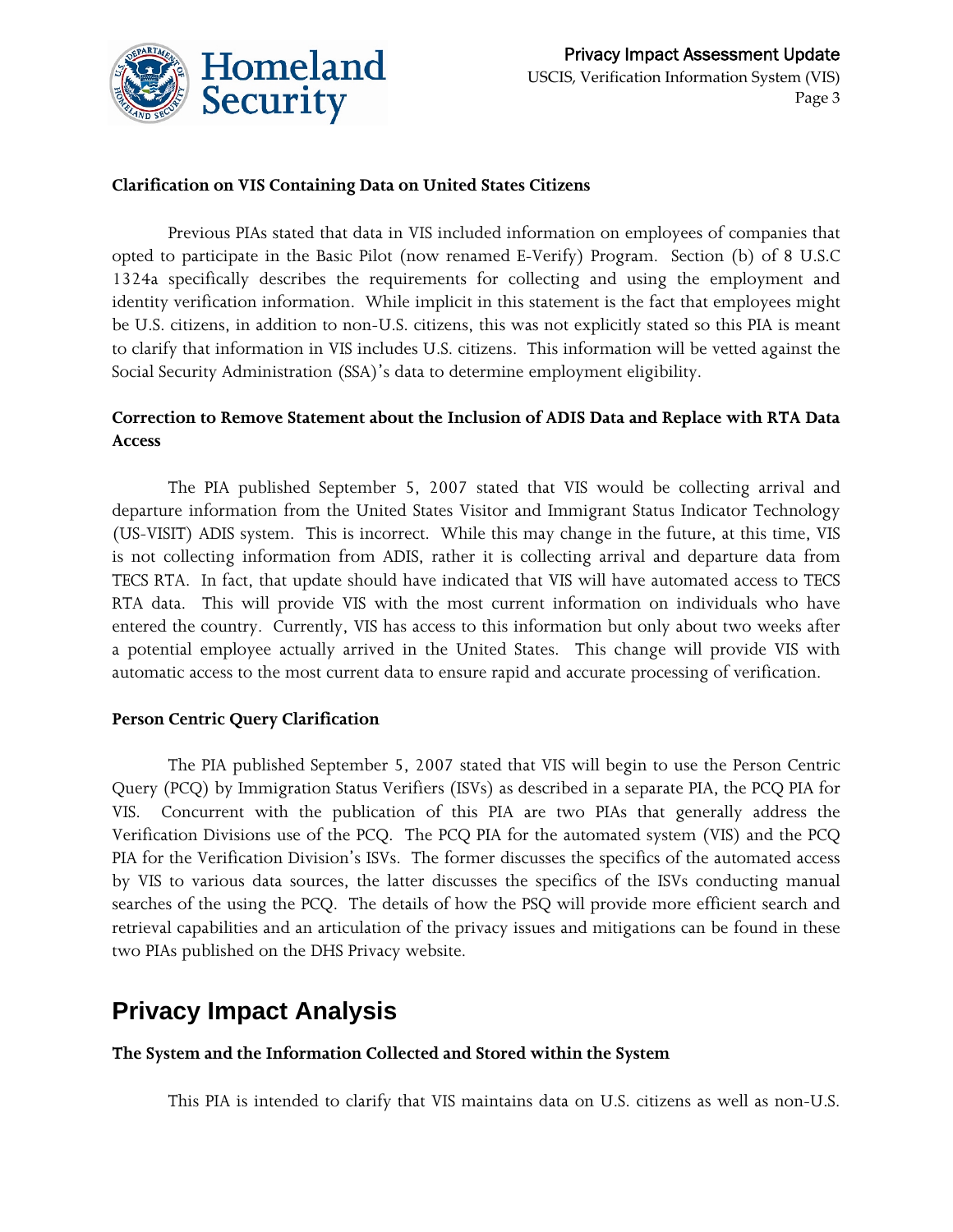

citizens. While this has always been the case, and is required in order to fulfill the statutory mandate for VIS, this point has not been made explicitly in the PIA and SORN. The PIA, SORN, and E-Verify and SAVE public outreach materials include notification that VIS collects and stores information on both U.S. citizens and non-U.S. citizens. In addition, all employers that participate in the E-Verify program provide written notice about the employers' participation to all employees. No additional information will be collected or stored in VIS.

#### **Use of the System and the Information**

 There is no change to the use of the system or the information in the system. Accessing RTA data will provide up-to-date arrival and departure information. Access to the same data elements is currently delayed by up to two weeks. This will ensure that verification decisions are based on the most current information.

#### **Retention**

 This PIA clarifies that among the information retained in VIS is information on U.S. citizens. VIS currently retains data for five (5) years. USCIS will be submitting an amendment to the NARA schedule which will increase the time records are stored and retained in the VIS Repository to ten (10) years, from the date of the completion of the verification. This period is based on the statute of limitations for most types of misuse or fraud possible using VIS (under 18 U.S.C. § 3291, the statute of limitations for false statements or misuse regarding passports, citizenship or naturalization documents).

#### **Internal Sharing and Disclosure**

 The internal sharing of VIS information with other components of DHS has not changed. VIS information is shared with Transportation Security Administration (TSA) and Federal Protective Services (FPS). Both TSA and FPS have signed MOUs to participate in the SAVE Program and access VIS. If in the future any other component participates in SAVE, it would be documented in an updated PIA and would be controlled by a MOU. The access to RTA data does not provide new access to data, only more timely access, consequently ensuring greater accuracy of the information and allowing for verifications to be made using the most up-to-date information.

#### **External Sharing and Disclosure**

 The accompanying SORN removes routine use L for the sharing for VIS information "To Federal and foreign government intelligence or counterterrorism agencies when DHS reasonably believes there to be a threat or potential threat to national or international security for which the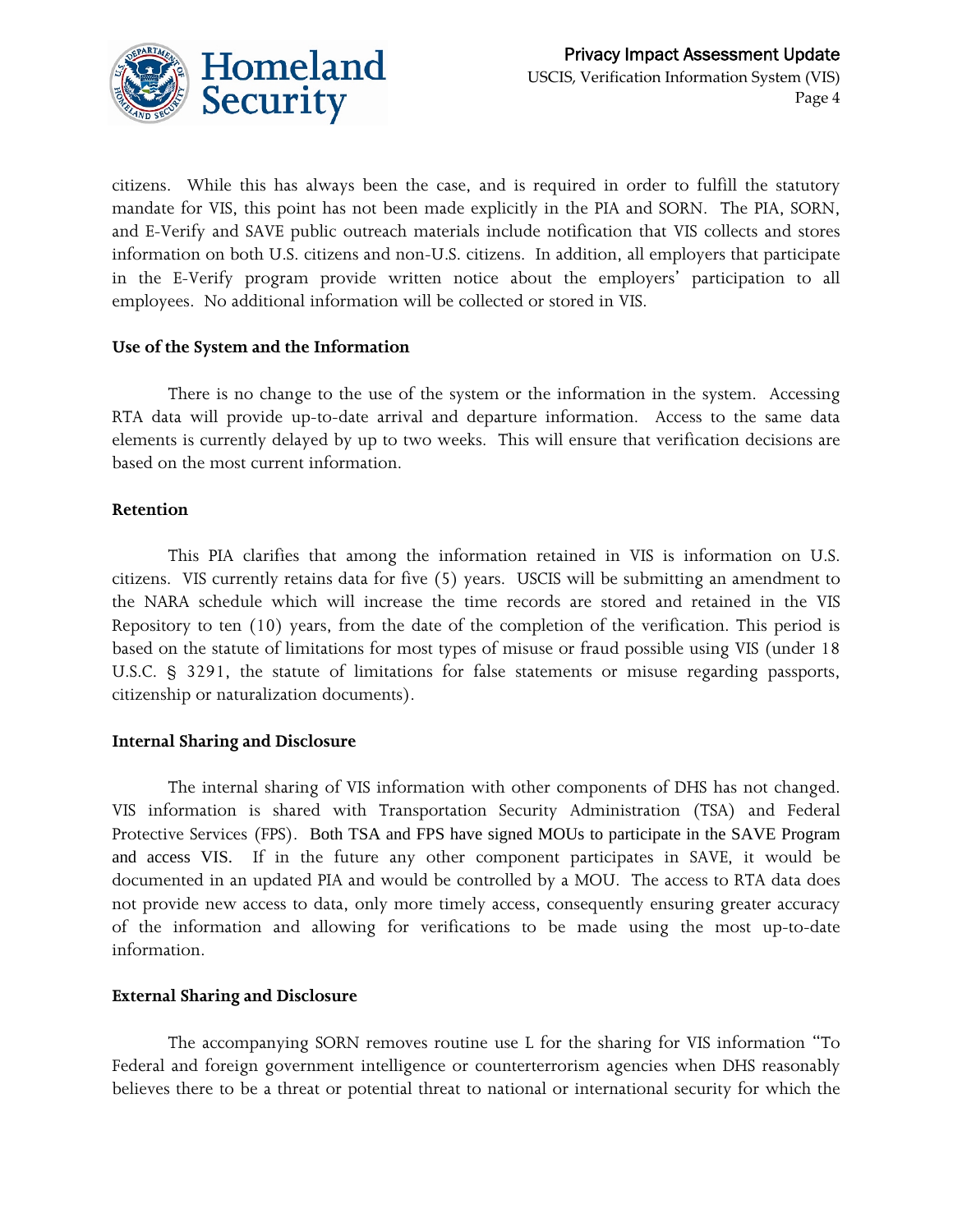

information may be useful in countering the threat or potential threat, when DHS reasonably believes such use is to assist in anti-terrorism efforts, and disclosure is appropriate to the proper performance of the official duties of the person making the disclosure" It was determined that this routine use exceeded the legal authority of VIS and that the other routine uses adequately covered any external sharing. In all other ways, external sharing and disclosure remains consistent with Section 5.0 of the April 1, 2007 VIS PIA and the SORN. Notice has been provided for all external sharing and disclosures through previous SORNs and PIAs. E-Verify will continue to provide only minimal information to the employer beyond whether the employee is employment eligible or not. The data sets from the other systems of records will not be disclosed, but rather assist the system or the ISV to make a determination about the individual.

#### **Notice**

 DHS is publishing a System of Records Notice (SORN) with this PIA to describe the changes and clarifications that are discussed in this PIA. The PCQ PIA for VIS and the PCQ PIA for Verification Division ISVs which describe the PCQ both by VIS directly and by the ISVs is currently under review and should be published on or about the same time as this PIA.

#### **Individual Access, Redress, and Correction**

 Access, redress and correction have not changed with this update. Therefore, the procedures set forth within Section 7.0 of the April 1, 2007 VIS PIA remain in effect. Individuals may request access to their information by submitting a Privacy Act request to USCIS in writing clearly marked "Privacy Act Request" to the following address:

National Records Center FOIA/PA Office P.O. Box 648010 Lee's Summit, MO 64064-8010

Requestors are required to provide their Alien Registration Number and/or full name, date and place of birth and return address.

#### **Technical Access and Security**

 Technical Access and Security remains consistent with Section 8.0 of the April 1, 2007 VIS PIA, and with the introduction of PCQ based on an Enterprise Service Bus (ESB) will enable USCIS to implement greater security and privacy measures into the data usage and transfer process. PCQ will provide a centralized mechanism for authenticating and authorizing service access and interface access. The ESB security service accomplishes common authentication and